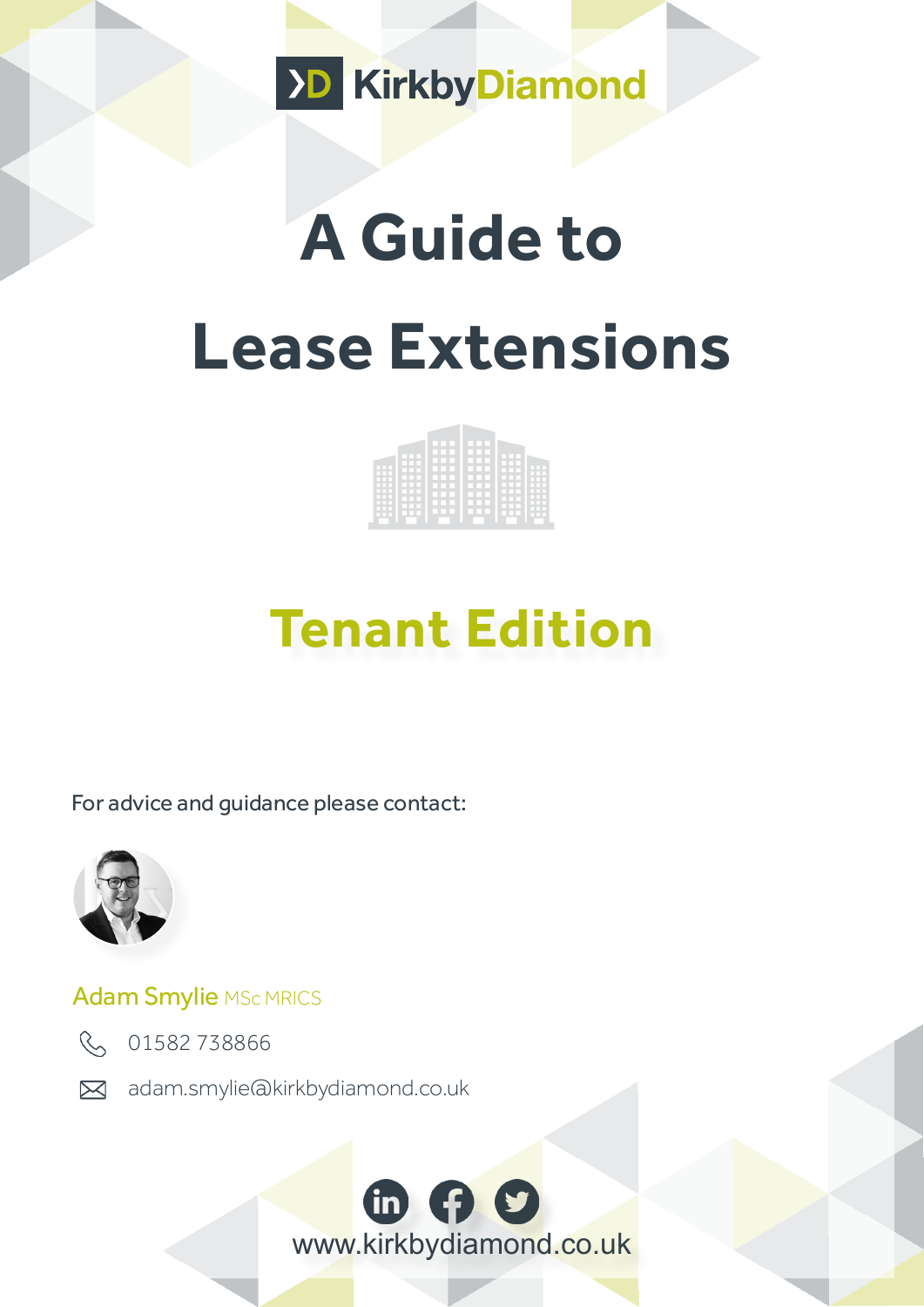### A Guide to Lease Extensions for Tenants

#### Entitlement

A lessee who has owned a flat or maisonette for more than two years has the right to claim a lease extension under the terms of the Leasehold Reform, Housing and Urban Development Act 1993 as amended. The lease will be extended by 90 years and the Ground Rent will be reduced to a "peppercorn" (nil) rent.

#### Procedure

The procedure is activated by the service of a Notice signed personally by the lessee. The Notice must state the price considered to be appropriate to pay the landlord for the lease extension (The Notice must be served on the freeholder and any other landlord). Kirkby Diamond would recommend that a solicitor prepares the Section 42 Notice to ensure the validity of the Notice, as this is critical to the process.

#### Price Payable

The Section 42 Notice must state the price that the lessee wishes to pay for the lease extension. The price should be calculated by a Chartered Surveyor experienced in using the valuation methods set out in the 1993 Act. Kirkby Diamond provide the valuation of the price, considered justifiable were the matter to be argued in the First Tier Tribunal (Valuation Tribunal). NB. The ultimate valuation date is the date upon which the Section 42 Notice is served.

#### Marriage Value

When a lease has less then 80 years to run, the Surveyor will include within the valuation a figure for Marriage Value representing an additional sum to be paid to the landlord to recognise the benefit to the flat owner of having a lease extension.

#### Intermediate Leasehold Interests

Where there are several leasehold interests Kirkby Diamond can provide the values (premiums payable) to each of the superior interests.

#### Sale of Flat or Maisonette

If a lessee wishes to sell the flat after the Notice has been served, then the benefit of the Notice can be assigned to the buyer. If this is not done the Notice will lapse at that point and the lessee will be liable for fees incurred to that stage.

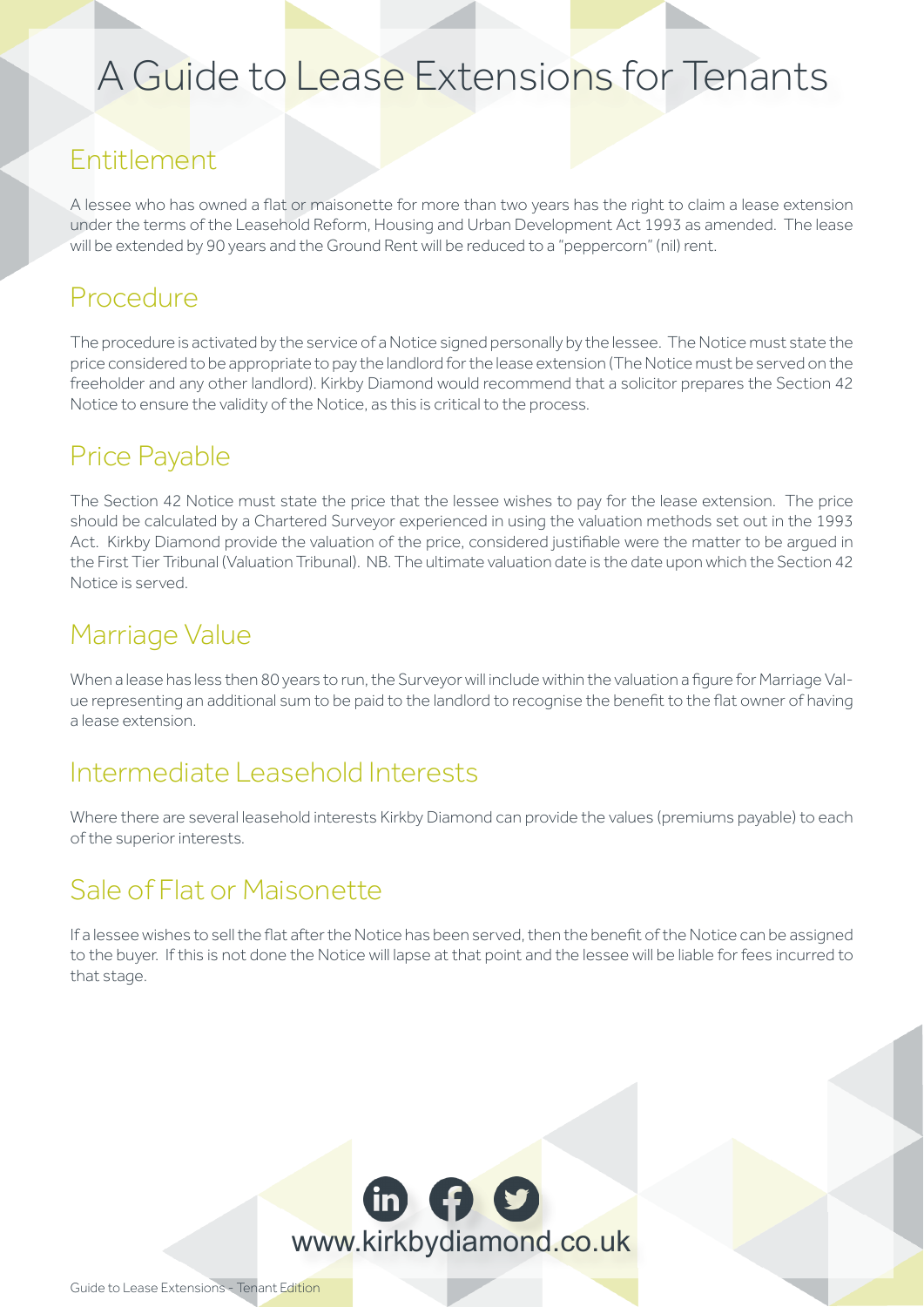#### Liability for Fees

Once the Notice has been served the lessee is responsible for the reasonable costs incurred by the landlord in employing his own surveyor to prepare a valuation. The landlord can also claim his solicitor's fee for advising in connection with the service of the counter notice.

Normally the lessee appoints Kirkby Diamond to negotiate the final settlement to avoid the significant costs of going to First Tier Tribunal (Valuation Tribunal). This is charged separately to the initial valuation fee.

#### Payment of Deposit

The landlord can request payment of a deposit of 10% of the price quoted in the Notice and this must be paid within 14 days of request.

#### Landlord's Counter Notice

The landlord must respond by serving his counter notice within 2 months. The Landlord will normally make a counter proposal for a higher price for the lease extension. Negotiations usually follow between the party's surveyors. If it is not possible to agree terms then the First Tier Tribunal will determine the price to be paid. If any other issues arise concerning the terms to be offered to you apart from the price then these issues would also be referred to the Tribunal. The procedure will take some months to conclude if the landlord is difficult.



[Photo by Vladimir Kudinov](https://www.pexels.com/photo/brown-apartment-36366/ )

#### First Tier Tribunal Proceedings

An application to the First Tier Tribunal has to be made within 6 months of the date of the Section 42 Notice – if not made, the claim will be discontinued.

Kirkby Diamond can represent a lessee in the First Tier Tribunal hearing as Expert Witness or Advocate, where the issues only relate to valuation.

#### Withdrawal by a Lessee

A lessee cannot be required to proceed to take the lease extension once the price has been fixed. If for any reason a lessee is unable to proceed with the lease extension any deposit paid will be returned but the landlord will be entitled to recover the valuation fees incurred and for the cost of the initial advice from his solicitor in responding to the Notice. However, the landlord cannot recover any other costs incurred in dealing with negotiations or in relation to the First Tier Tribunal proceedings.



Guide to Lease Extensions - Tenant Edition